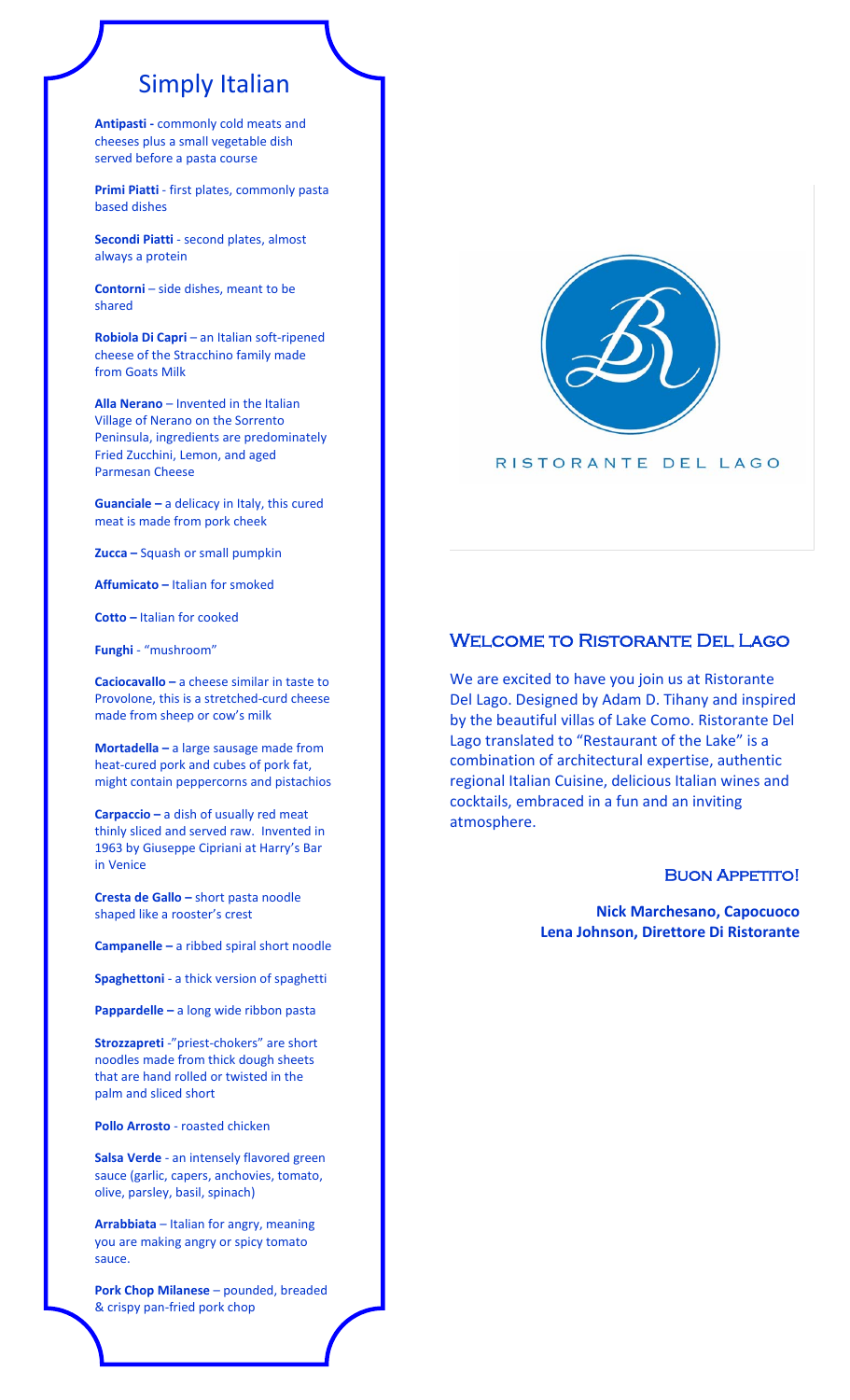## ANTIPASTI

| <b>BASS CRUDO</b><br>CALABRIAN CHILI, CAPERS, PINE NUTS,<br>CITRUS, SHALLOT, CASTELVETRANO OLIVES,<br><b>TOMATO VINAIGRETTE (CN)</b>                          | 26 |
|---------------------------------------------------------------------------------------------------------------------------------------------------------------|----|
| <b>EAGLE'S NEST RANCH</b><br><b>WAGYU BEEF CARPACCIO<sup>*</sup></b><br>FRISÉE, MARCONA ALMOND, PICKLED SHALLOTS,<br>LEMON, CASTELLO DI AMA OLIVE OIL (CN/GF) | 24 |
| <b>BALSAMICO MARINATED BEETS</b><br><b>FRESH BUFFALO MOZZARELLA.</b><br><b>TOASTED HAZELNUTS.</b><br>OLIVEWOOD BALSAMICO (CN/V/GF)                            | 22 |
| TUSCAN KALE SALAD<br>ROASTED GARLIC, PECORINO,<br>CANNELLINI BEAN, BREAD CRUMBS (V/HH)                                                                        | 17 |
| <b>ARUGULA &amp; PARMIGIANO-REGGIANO SALAD</b><br>HAZELNUT, CASTELLO DI AMA OLIVE OIL,<br>OLIVEWOOD BALSAMICO (GF/CN/V/HH)                                    | 17 |
| <b>WOOD FIRED OCTOPUS</b><br>POTATOES, CASTELVETRANO OLIVES,<br><b>BUTTER BEANS, STEWED TOMATOES,</b><br><b>LEMON, SAFFRON AIOLI (GF)</b>                     | 22 |
| <b>PROSCIUTTO &amp; MELON</b><br>SUMMER MELON, EAGLE'S NEST RANCH HONEY,<br>PISTACHIOS, CASTELLO DI AMA OLIVE OIL (CN)                                        | 20 |
| <b>ROMAINE SALAD</b><br><b>BABY ROMAINE LEAVES, CROUTONS,</b><br>PARMIGIANO-REGGIANO, WHITE ANCHOVIES,<br><b>GARLIC PARMIGIANO DRESSING</b>                   | 17 |
| <b>TOMATO CROSTINI</b><br>HEIRLOOM TOMATO, BUFFALO RICOTTA,<br>OLIVEWOOD BALSAMICO, CASTELLO DI AMA<br><b>OLIVE OIL (V)</b>                                   | 18 |

## ANTIPASTI MISTI

| <b>CHEF SELECTION OF</b>          | 32 |
|-----------------------------------|----|
| ANTIPASTI, FORMAGGI & SALUMI (CN) |    |

## FORMAGGI

| <b>FORMAGGI MISTI</b><br><b>CHEF SELECTION OF 3 CHEESES</b>      | 22 |
|------------------------------------------------------------------|----|
| PARMIGIANO-REGGIANO VALSERENA<br>COW'S MILK, DOP, EMILIA ROMAGNA | 13 |
| FONTINA, COW'S MILK, DOP, VALLE D'AOSTA 11                       |    |
| GORGONZOLA DOLCE, COW'S MILK, DOP<br>LOMBARDIA                   | 11 |
| TALEGGIO, COW'S MILK, DOP, LOMBARDIA                             | 11 |
| ROBIOLA DI CAPRI. GOATS MILK                                     | 11 |
| <b>BERTAGNI PECORINO TUADA, SHEEP MILK.</b><br>DOP TOSCANA       | 13 |
|                                                                  |    |

#### **SALUMI**

.<br>r

| <b>SALUMI MISTI (CHEF SELECTION OF 3 MEATS) 22</b> |    |
|----------------------------------------------------|----|
| PROSCIUTTO DI PARMA PIO TOSINI<br>LANGHIRANO       | 14 |
| <b>SALAME ROMAGNOLO</b>                            |    |
| GOLFERA MORTADELLA CON PISTACHIO (CN) 11           |    |
| <b>BRESAOLA</b>                                    | 11 |
| <b>GOLFERA BRACERI PROSCIUTTO COTTO</b>            | 11 |
| <b>GUANCIALE</b>                                   | 10 |
|                                                    |    |

(GF) Gluten Free/ (DF) Dairy Free (CN) Contains Nuts / (V) Vegetarian / (HH) Heart Healthy

 Cell Phone calls within the Dining Room are not permitted. As a courtesy to fellow Patrons, please step outside.



#### PIZZE

| <b>QUATTRO FORMAGGI</b><br>RICOTTA, FRESH MOZZARELLA, FONTINA,<br>PARMIGIANO-REGGIANO (V)                                                                                                                                            | 22 |
|--------------------------------------------------------------------------------------------------------------------------------------------------------------------------------------------------------------------------------------|----|
| MARGHERITA<br>TOMATO SAUCE, BASIL, FRESH MOZZARELLA,<br>CASTELLO DI AMA OLIVE OIL (V)                                                                                                                                                | 19 |
| AOSTA<br>HOUSE SAUSAGE, CHARRED PEPPER,<br>FONTINA VAL D'AOSTA                                                                                                                                                                       | 22 |
| <b>CALABRESE</b><br>TOMATO SAUCE, CALABRESE, CHILI, BASIL<br><b>WAX PEPPERS, RED ONION, BUFFALO RICOTTA</b>                                                                                                                          | 22 |
| <b>FUNGHI</b><br><b>WILD MUSHROOM, AGED PROVOLONE,</b><br>OREGANO, PORCINI CREAM (V)                                                                                                                                                 | 22 |
| <b>PALERMO</b><br>ROASTED EGGPLANT, AGED PROVOLONE,<br><b>CARAMELIZED ONIONS, BROCCOLINI,</b><br>CASTELLO DI AMA OLIVE OIL (V)                                                                                                       | 19 |
|                                                                                                                                                                                                                                      |    |
| We use a selection of hard woods to maintain<br>the 700-degree cooking temperature, but also<br>to add to the distinct characteristic of the<br>Neapolitan style pizzas. We only use DOP<br>certified San Marzano tomatoes and extra |    |

virgin olive oil, ensuring only the very best ingredients go into the creation of our pizzas.

\*Consuming raw or undercooked meats, poultry, seafood, shellfish, or eggs may increase your RISK OF FOODBORNE ILLNESS

L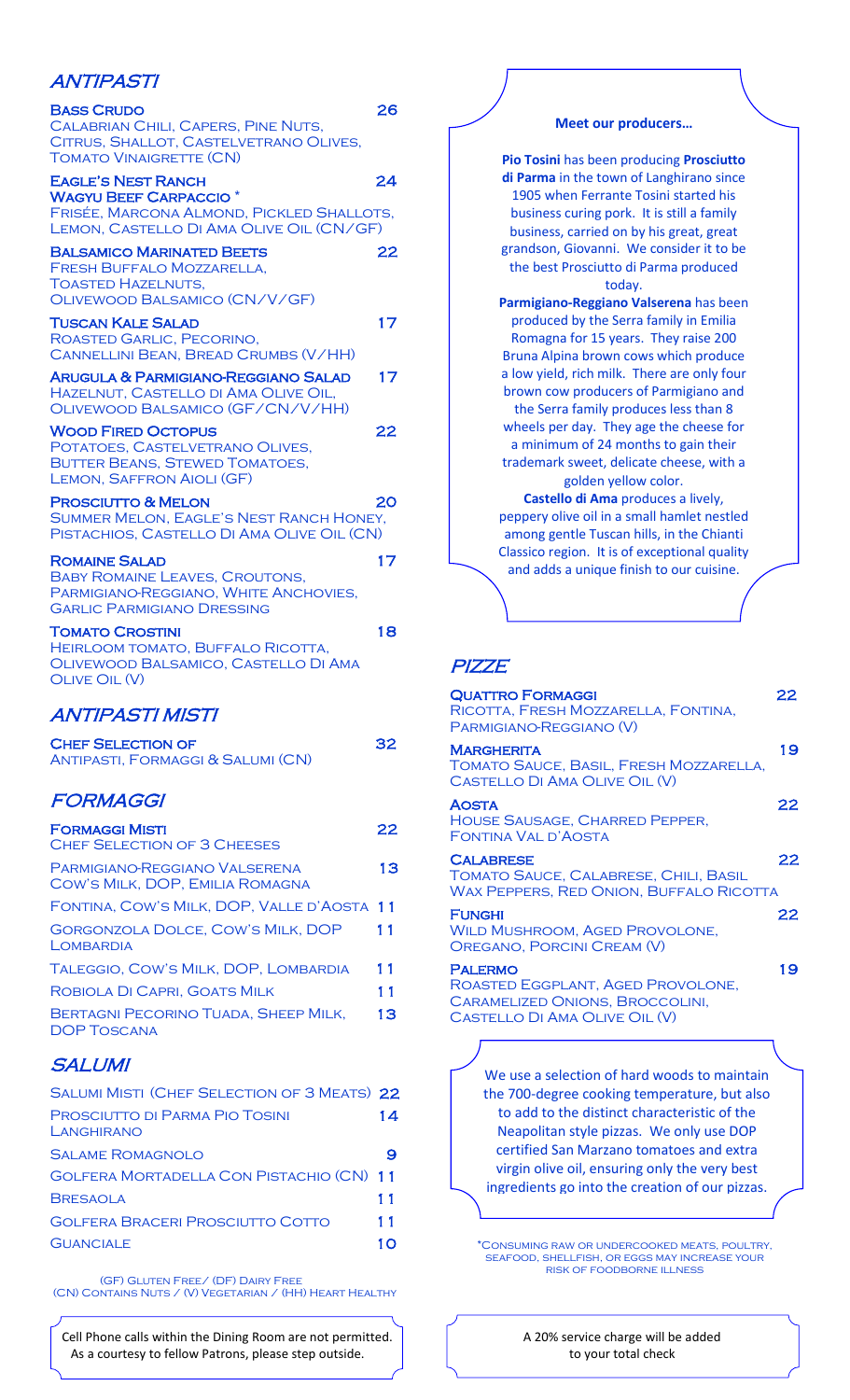Many of our recipes are very simple, with only a few ingredients.

We work very hard to ensure that we use only the very best, including imported DOP-certified Italian ingredients; in conjunction with the finest seasonal & local produce available on the front range.

## PRIMI PIATTI

 $\overline{\phantom{a}}$ 

 $\overline{a}$ 

| <b>CRESTA DE GALLO ALLA BOLOGNESE</b><br><b>EAGLES NEST RANCH WAGYU BEEF,</b><br><b>RED WINE, POMODORO SAUCE (DF)</b>      | 22 |
|----------------------------------------------------------------------------------------------------------------------------|----|
| <b>STROZZAPRETI ARRABBIATA</b><br><b>GARLIC, CALABRIAN CHILES, BASIL,</b><br><b>STEWED TOMATOES, POMODORO SAUCE (DF/V)</b> | 16 |
| <b>CAMPANELLE CARBONARA</b><br>SMOKED PORK, PECORINO, BLACK PEPPER,<br><b>EGG YOLK</b>                                     | 19 |
| <b>ROYAL RED SHRIMP PAPPARDELLE</b><br>TOMATO CREAM, CORN, PRESERVED LEMON,<br><b>CHARRED ONION, BOTTARGA</b>              | 27 |
| <b>GNOCCHI CON CALAMARI</b><br>CALAMARI, STEWED TOMATOES, BASIL,<br><b>TOASTED BREAD CRUMBS (DF)</b>                       | 20 |
| <b>RICOTTA RAVIOLI</b><br>BUFFALO RICOTTA, PEAS, FAVA BEANS,<br>PEARL ONION, LEMON, PARSLEY (V)                            | 20 |
| <b>SPAGHETTI ALLA NERANO</b><br>ZUCCHINI, VALSERENA PARMIGIANA,<br>LEMON, BASIL (V)                                        | 16 |
| <b>SPAGHETTONI ALLE VONGOLE</b><br>LITTLENECK CLAMS, CALABRIAN CHILES,<br><b>GARLIC, WHITE WINE, BASIL</b>                 | 22 |
|                                                                                                                            |    |

"Our menu reflects the same care that one would find in a family-run restaurant in Italy—distinctive pastas made by hand, sauces and accompaniments showcasing our local produce, and a menu format that encourages slowing down to enjoy a meal with family and friends over a glass or two of wine,"

– Broadmoor Executive Chef

 $\overline{a}$ 

 (GF) Gluten Free/ (DF) Dairy Free (CN) Contains Nuts / (V) Vegetarian / (HH) Heart Healthy

 $\Gamma$  Cell Phone calls within the Dining Room are not permitted. As a courtesy to fellow Patrons, please step outside.

#### Bar Del Lago Vini Alla Spina ~~ WINE ON DRAFT

| <i>WINE ON DRAFT</i>                                                                                                                                   |    |  |
|--------------------------------------------------------------------------------------------------------------------------------------------------------|----|--|
| HALF $14$ / FULL 28<br>ROSSO AND BIANCO<br><b>CARAFE</b>                                                                                               |    |  |
| <b>APERITIVI ~~ COCKTAILS</b>                                                                                                                          |    |  |
| <b>APEROL SPRITZ</b><br><b>APEROL LIQUOR, PROSECCO</b>                                                                                                 | 16 |  |
| <b>LIMONCELLO TONIC</b><br>MALFY CON LIMONE GIN, LIMONCELLO, BASIL,<br>PEYCHAUD'S BITTERS, TONIC                                                       | 16 |  |
| <b>TÉ DEL POMERIGGIO (AFTERNOON TEA)</b><br>KETTLE ONE GRAPEFRUIT ROSE, ST. GERMAIN<br>LIQUOR, HOUSE MADE EARL GRAY SIMPLE SYRUP,<br><b>LEMON</b>      | 16 |  |
| THE GODMOTHER OR THE GODFATHER<br><b>KETEL ONE VODKA OR DEWARS WHITE LABEL</b><br>SCOTCH, TOPPED WITH DISARONNO AMARETTO,<br><b>LEMON TWIST</b>        | 17 |  |
| <b>ROMANA</b><br>BACARDI RUM, CRÈME DE VIOLET, LEMON,<br><b>HOUSE MADE RASPBERRY SIMPLE SYRUP</b>                                                      | 16 |  |
| <b>PAPER PLANE</b><br>APEROL LIQUOR, MAKERS MARK BOURBON,<br><b>LEMON, NONINO QUINTESSENTIA AMARO</b>                                                  | 17 |  |
| <b>PALERMO MANHATTAN</b><br>MICHTER'S KENTUCKY STRAIGHT RYE WHISKEY,<br><b>SWEET VERMOUTH, NONINO QUINTESSENTIA</b><br><b>AMARO, ANGOSTURA BITTERS</b> | 17 |  |
| BIRRE ALLA SPINA ~~ DRAFT BEERS<br>10.00                                                                                                               |    |  |
| <b>SEASONAL COLORADO BEERS</b>                                                                                                                         |    |  |

#### BIRRE ~~ BOTTLED BEERS

| COORS LIGHT 8.00<br>MILLER LITE      | 8.00         | <b>ODELL IPA</b><br>9.00<br><b>FAT TIRE</b><br>900 |
|--------------------------------------|--------------|----------------------------------------------------|
| <b>BUD LIGHT</b><br><b>BUDWEISER</b> | 8.00<br>8.00 | <b>STELLA ARTOIS 9.00</b>                          |

Non-Alcoholic Clausthaler 7.00

#### Birre Italiano ~~ Bottled 9.00

Birra Peroni "Nastro Azzurro" Lager Birra Menabrea Lager Birra Menabrea Amber

#### NON-ALCOHOLIC SPECIALTIES ~~ 7.00

#### **LIMONATA** Fresh Lemon & Lime Juice, Sparkling Water

#### Italian Cream Soda

A Refreshingly Delicious Drink of TORANI SYRUP, SODA WATER, <sup>1</sup>/2 AND <sup>1</sup>/2 (Cherry, Raspberry, Strawberry, Vanilla)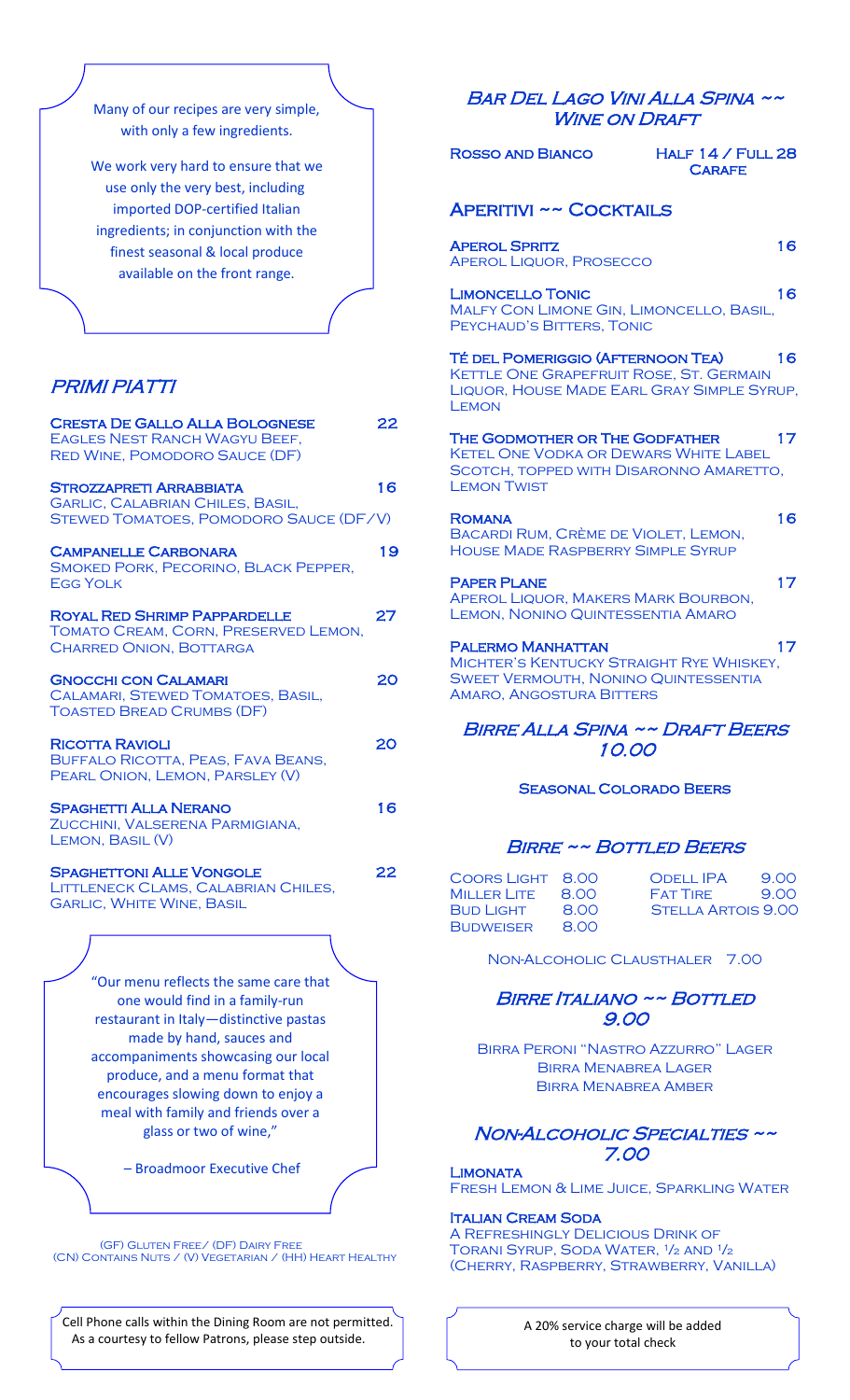#### WINE BY THE GLASS

#### Bollicine ~~ Sparkling

| LE COLTURE, "CRUNER",<br><b>BRUT PROSECCO, VALDOBBIÀDENE,</b><br><b>VENETO, NON-VINTAGE</b>  | 17/66 |
|----------------------------------------------------------------------------------------------|-------|
| ZARDETTO, BRUT SPARKLING ROSÈ,<br>VALDOBBIÀDENE, VENETO, NON-VINTAGE                         | 14/56 |
| BERLUCCHI, "'61", BRUT FRANCIACORTA, 21/84<br>LOMBARDIA, NON-VINTAGE                         |       |
| <b>SARACCO, MOSCATO D'ASTI</b><br>PIEMONTE, 2021                                             | 16/64 |
| <b>FATTORIA MORETTO,</b><br><b>SECCO SPARKLING LAMBRUSCO,</b><br>EMILIA-ROMAGNA, NON-VINTAGE | 17/70 |
| ROSA ~~ ROSÉ                                                                                 |       |
| <b>SALVIANO, ROSÉ OF PINOT NERO,</b><br><b>UMBRIA, 2020</b>                                  | 16/63 |
| <b>BIANCHI ~~ WHITE</b>                                                                      |       |
| <b>COLLESTEFANO, VERDICCHIO</b><br>DI MATELICA, LE MARCHE, 2020                              | 18/71 |
| TENUTA SAN LENARDO, "VETTE",<br>SAUVIGNON BLANC, TRENTINO, 2020                              | 19/76 |
| <b>CANTINA LE MONDE, PINOT GRIGIO,</b><br><b>FRIULI, 2020</b>                                | 14/56 |
| PRÀ, "OTTO",<br>SOAVE CLASSICO, VENETO, 2020                                                 | 15/61 |
| <b>CASTELLO BANFI,</b><br>"FONTANELLE", CHARDONNAY, 2019                                     | 18/71 |
| ROSSI ~~ RED                                                                                 |       |
| <b>BORGO MAGREDO, PINOT NERO</b><br><b>FRIULI, 2019</b>                                      | 14/56 |
| <b>MASTROBERARDINO, "IRPINIA",</b><br>AGLIANICO, CAMPANIA, 2018                              | 18/71 |
| <b>MARINA COPPI,</b><br>"SANT' ANDREA", BARBERA, 2019                                        | 17/70 |
| TENUTA LILLIANO,<br>CHIANTI CLASSICO, TOSCANA, 2019                                          | 18/71 |
| <b>BARACCHI, "ARDITO",</b><br>CABERNET BLEND, TOSCANA, 2017                                  | 21/84 |
| <b>MASSERIA LI VELI, "ORION"</b><br>PRIMITIVO, SALENTO-PUGLIA, 2020                          | 13/52 |

## SECONDI PIATTI

| POLLO ARROSTO (GF, DF)<br>1/2 CHICKEN, POTATO, SALSA VERDE<br><b>WHOLE CHICKEN, FOR TWO</b>                                                                                                                                                                                                                                                                              | 35<br>65 |
|--------------------------------------------------------------------------------------------------------------------------------------------------------------------------------------------------------------------------------------------------------------------------------------------------------------------------------------------------------------------------|----------|
| <b>BRODETTO DI PESCE</b><br>LITTLENECK CLAMS, MUSSELS, POTATOES,<br><b>MONK FISH, SALAMI CALABRESE,</b><br>TOMATO BROTH, CROSTINI (HH)                                                                                                                                                                                                                                   | 46       |
| <b>STRIPED BASS ALLA NORMA</b><br>COLORADO STRIPED BASS, EGGPLANT,<br>RED BELL PEPPER, CAPERS, TOMATO, BASIL                                                                                                                                                                                                                                                             | 36       |
| <b>OUR LASAGNE</b><br>TOMATO SAUCE, BEEF, RICOTTA,<br>PARMIGIANO-REGGIANO                                                                                                                                                                                                                                                                                                | 29       |
| <b>SWORDFISH ALLA TONNATO</b><br>ROASTED FENNEL, POTATO, STEWED<br>TOMATO, CASTELVETRANO OLIVES,<br><b>TONNATO SAUCE (GF)</b>                                                                                                                                                                                                                                            | 45       |
| <b>ROMAN MEATBALLS</b><br>TOMATO SAUCE, SMOKED RICOTTA SALATA,<br><b>BUCKWHEAT POLENTA</b>                                                                                                                                                                                                                                                                               | 30       |
| <b>PORK CHOP MILANESE</b><br><b>CORNER POST RANCH PORK CHOP,</b><br>ROASTED ASPARAGUS, LEMON, SEA SALT,<br><b>LEMON MOSTARDA</b>                                                                                                                                                                                                                                         | 48       |
| <b>VEAL SALTIMBOCCA</b><br>VEAL, PROSCIUTTO DI PARMA, BROCCOLINI,<br><b>LEMON, SAGE</b>                                                                                                                                                                                                                                                                                  | 48       |
|                                                                                                                                                                                                                                                                                                                                                                          |          |
| <b>CHEFS SELECTION ~ FAMILY STYLE</b><br>\$88 PER PERSON<br>2 COURSE WINE PAIRING - \$35<br>TASTE OF DEL LAGO PAIRING - \$55                                                                                                                                                                                                                                             |          |
|                                                                                                                                                                                                                                                                                                                                                                          |          |
| Our wood-fired oven is used for a<br>multitude of tasks besides pizza. The<br>aromatic hard woods lend character to<br>our sausages, meatballs and chicken.<br>Additionally, all of our seasonal and<br>locally sourced vegetable side dishes -<br>Contorni - are roasted in the wood oven<br>- adding a layer of complexity<br>unachievable in a conventional gas oven. |          |
|                                                                                                                                                                                                                                                                                                                                                                          |          |
| <b>CONTORNI 12 EACH</b>                                                                                                                                                                                                                                                                                                                                                  |          |
| <b>ROASTED CAULIFLOWER, CAPERS</b><br>(V/DF/GF/HH)                                                                                                                                                                                                                                                                                                                       |          |
| ROASTED ASPARAGUS, PARMESAN AIOLI,<br><b>BREADCRUMB</b>                                                                                                                                                                                                                                                                                                                  |          |
| ROASTED SUMMER SQUASH, CHILI FLAKE,<br>LEMON, MINT (V/DF/GF/HH)                                                                                                                                                                                                                                                                                                          |          |
| <b>FIRE ROASTED POTATOES, ROSEMARY</b><br>(V/DF/GF)                                                                                                                                                                                                                                                                                                                      |          |

\*Consuming raw or undercooked meats, poultry, seafood, shellfish or eggs may increase your risk of foodborne illness

 Cell Phone calls within the Dining Room are not permitted. As a courtesy to fellow Patrons, please step outside.

 $\overline{a}$